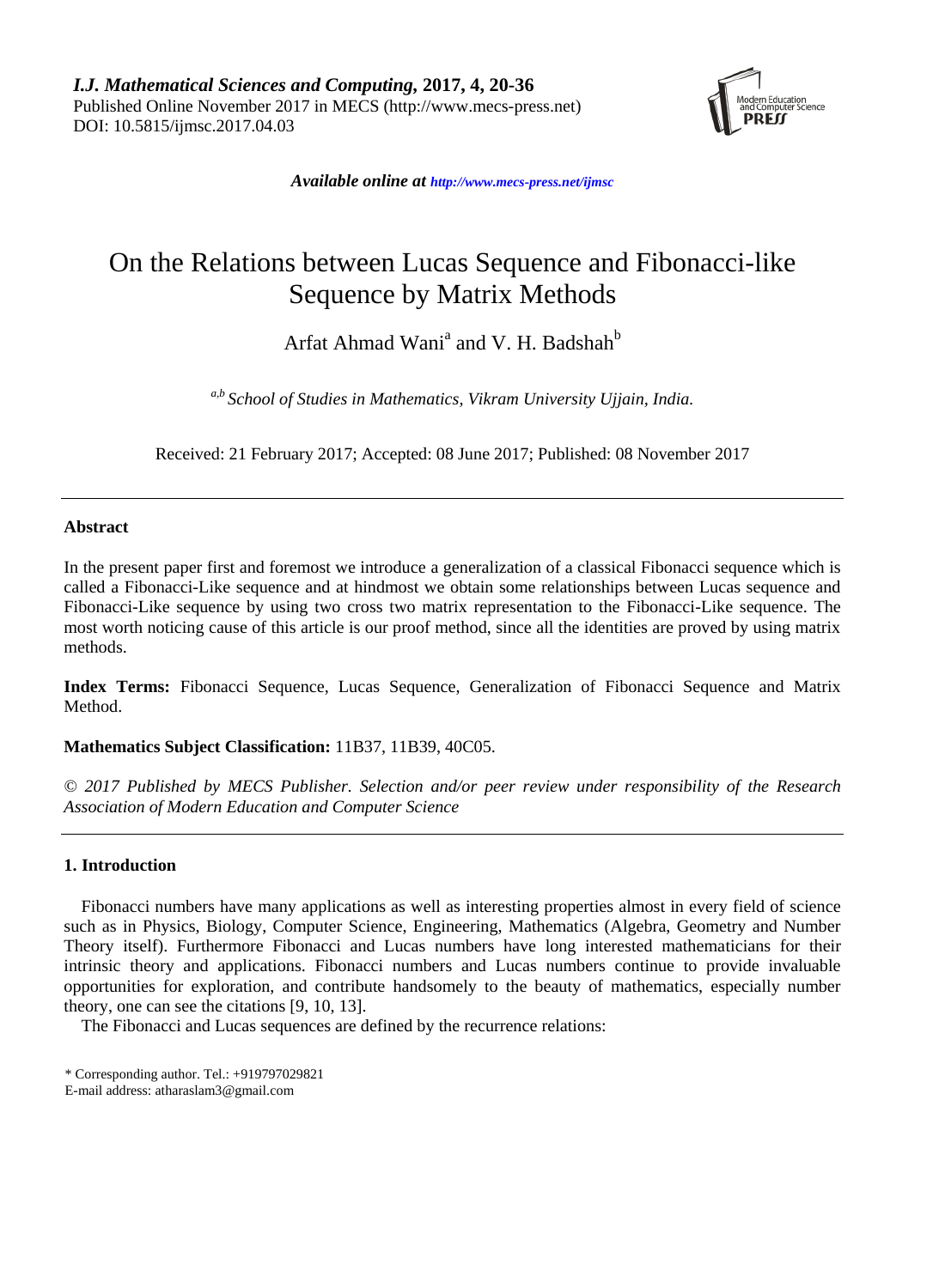#### **Definition 1. [13]**

*For the integer*, *the Fibonacci sequence is defined by the recurrence relation as*

$$
F_n = F_{n-1} + F_{n-2}, n \ge 2, F_0 = 0, F_1 = 1
$$
\n(1)

#### **Definition 2. [13]**

*For the integer, the Lucas sequence is defined by the recurrence relation as*

$$
L_n = L_{n-1} + L_{n-2}, n \ge 2, L_0 = 2, L_1 = 1
$$
\n(2)

The generalized Fibonacci sequence  $W_n = W_n(a, b; p, q)$  is defined as follows:

$$
W_n = pW_{n-1} - qW_{n-2}, W_0 = a, W_1 = b
$$
\n(3)

where a, b, p and q are arbitrary complex numbers with  $q \neq 0$ . Since these numbers were first studied by Horadam [4], they are called Horadam numbers. Singh et al. in [11] delineated generalized identities on the relations between Fibonacci and Lucas sequences. Thongmoon in [12] gave identities about the common Factors of Fibonacci and Lucas numbers. Cerin in [2] obtained properties on the factors of summation of consecutive Fibonacci and Lucas numbers.

In 1960 Charles H. King introduced the matrix for classical Fibonacci numbers which is known as *Q*-matrix [9] and *Q*-matrix is given as

$$
Q = \begin{pmatrix} 1 & 1 \\ 1 & 0 \end{pmatrix}
$$

Cerda [1] studied Horadam sequence (1.3) by matrix methods. Here the author considered two cases of *Wn* :

- $\{U_n\}$  is defined by  $U_0 = 0$  and  $U_1 = 1$
- $\{V_n\}$  is defined by  $V_0 = 2$  and  $V_1 = p$

Keskin and Demirturk [6] obtained some new identities for Fibonacci and Lucas numbers by matrix methods. Kilic [7] obtained some summation identities for Fibonacci numbers by matrix methods. In [8] koken and Bozkurt studied and defined a Lucas  $Q_L$ -matrix which is similar to the Fibonacci  $Q$ -matrix [9] and the  $Q_L$ matrix is defined as

$$
Q_{L} = \begin{bmatrix} 3 & 1 \\ 1 & 2 \end{bmatrix} \text{ then } Q_{L}^{n} = \begin{cases} 5^{\frac{n}{2}} \begin{bmatrix} F_{n+1} & F_{n} \\ F_{n} & F_{n-1} \end{bmatrix}, & \text{for even } n \\ 5^{\frac{n-1}{2}} \begin{bmatrix} L_{n+1} & L_{n} \\ L_{n} & L_{n-1} \end{bmatrix}, & \text{for odd } n \end{cases}
$$

where  $F_n$  and  $L_n$  are the  $n^{th}$  Fibonacci and Lucas numbers, respectively. Jun and Choi in [5] studied the properties of generalized Fibonacci numbers by matrix methods they defined the generalized Fibonacci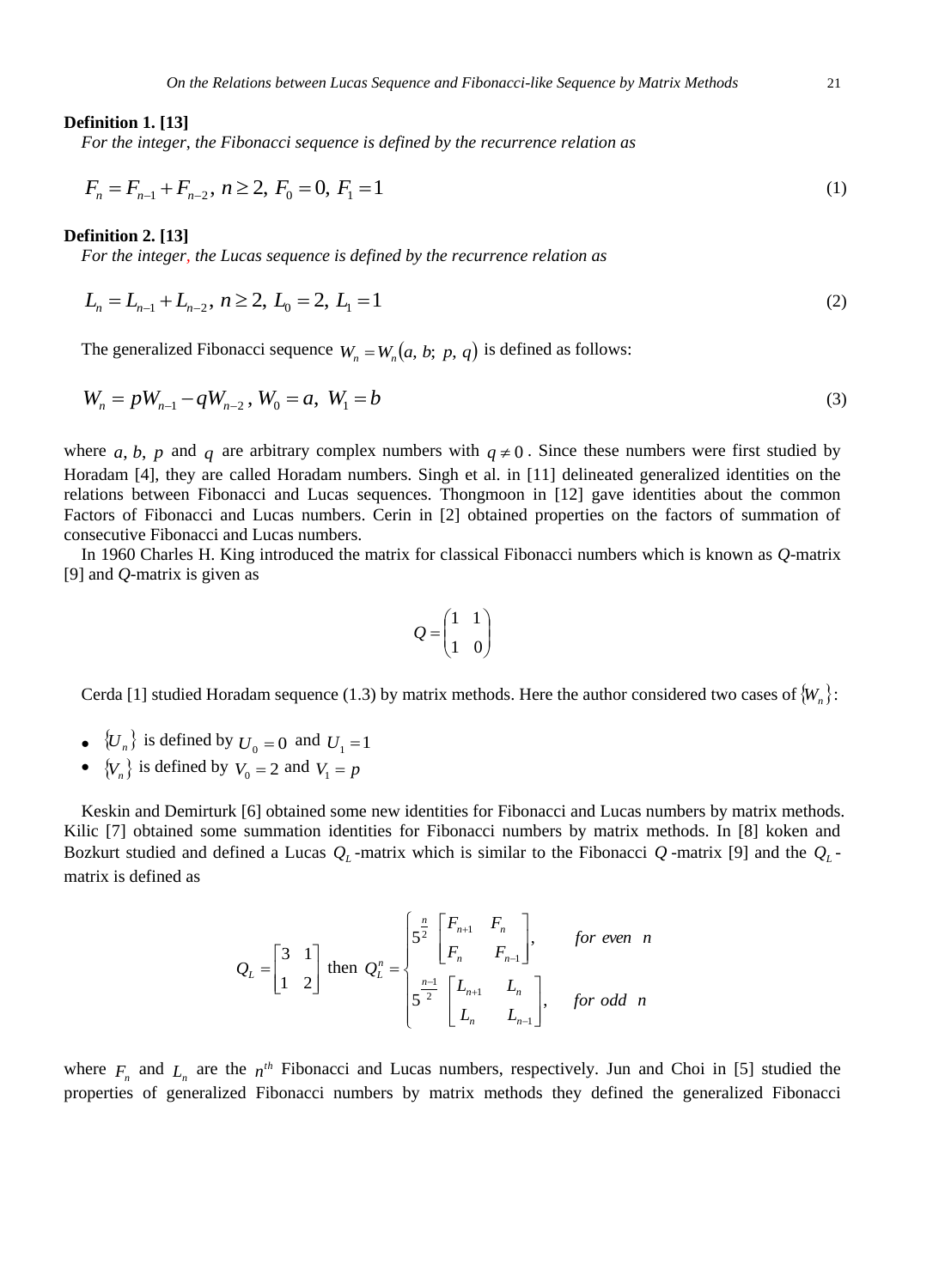sequence as

$$
q_n = a^{1-\xi(n)} b^{\xi(n)} q_{n-1} + q_{n-2}, \ n \ge 2, \ q_0 = 0, \ q_1 = 1
$$

where  $\alpha$  and  $\beta$  are positive real numbers and

$$
\xi(n) = \begin{cases} 0 & \text{if } n \text{ is even} \\ 1 & \text{if } n \text{ is odd} \end{cases}
$$

In [5] the authors defined the  $(2 \times 2)$  matrix M for the above sequence.

$$
M = \begin{bmatrix} ab & b \\ a & 0 \end{bmatrix}
$$
 and 
$$
M^n = a^{\frac{n-2+\xi(n)}{2}} b^{\frac{n-\xi(n)}{2}} \begin{bmatrix} a^{1-\xi(n)} b^{\xi(n)} q_{n+1} & b q_n \\ a q_n & a^{1-\xi(n)} b^{\xi(n)} q_{n-1} \end{bmatrix}
$$

In addition to this Dasdemir in [3] obtained some identities of Pell, Pell-Lucas and Modified Pell numbers by the matrix methods, in [3] the author defined some two cross two matrices as

| $N = \begin{bmatrix} 1 & 1 \end{bmatrix}$ , |  |  | $\begin{bmatrix} R = \begin{bmatrix} 6 & 2 \\ 2 & 2 \end{bmatrix}$ and $R = \begin{bmatrix} 2 & -2 \end{bmatrix}$ |  |  |
|---------------------------------------------|--|--|-------------------------------------------------------------------------------------------------------------------|--|--|

#### **2. Fibonacci-Like sequence and its Matrix Representation**

In this section we define a generalization of Fibonacci sequence which is called Fibonacci-Like sequence also we introduce a  $2 \times 2$  matrix representation for Fibonacci-Like sequence.

## **Definition 3**

For the integers  $n \geq 2$  and  $p \geq 1$ , the Fibonacci-Like sequence is defined by the recurrence relation as

$$
T_n = T_{n-1} + T_{n-2}, \ n \ge 2, \ T_0 = p, \ T_1 = p \tag{4}
$$

and a  $2 \times 2$  matrix representation for Fibonacci-Like sequence and is given by

$$
T = \begin{bmatrix} \frac{1}{2} & \frac{5}{2} \\ \frac{1}{2} & \frac{1}{2} \end{bmatrix}
$$

#### **3. Main Results**

In this section we present some main results of this article by using a matrix representation *T* to Fibonacci-Like sequence defined in equation (4).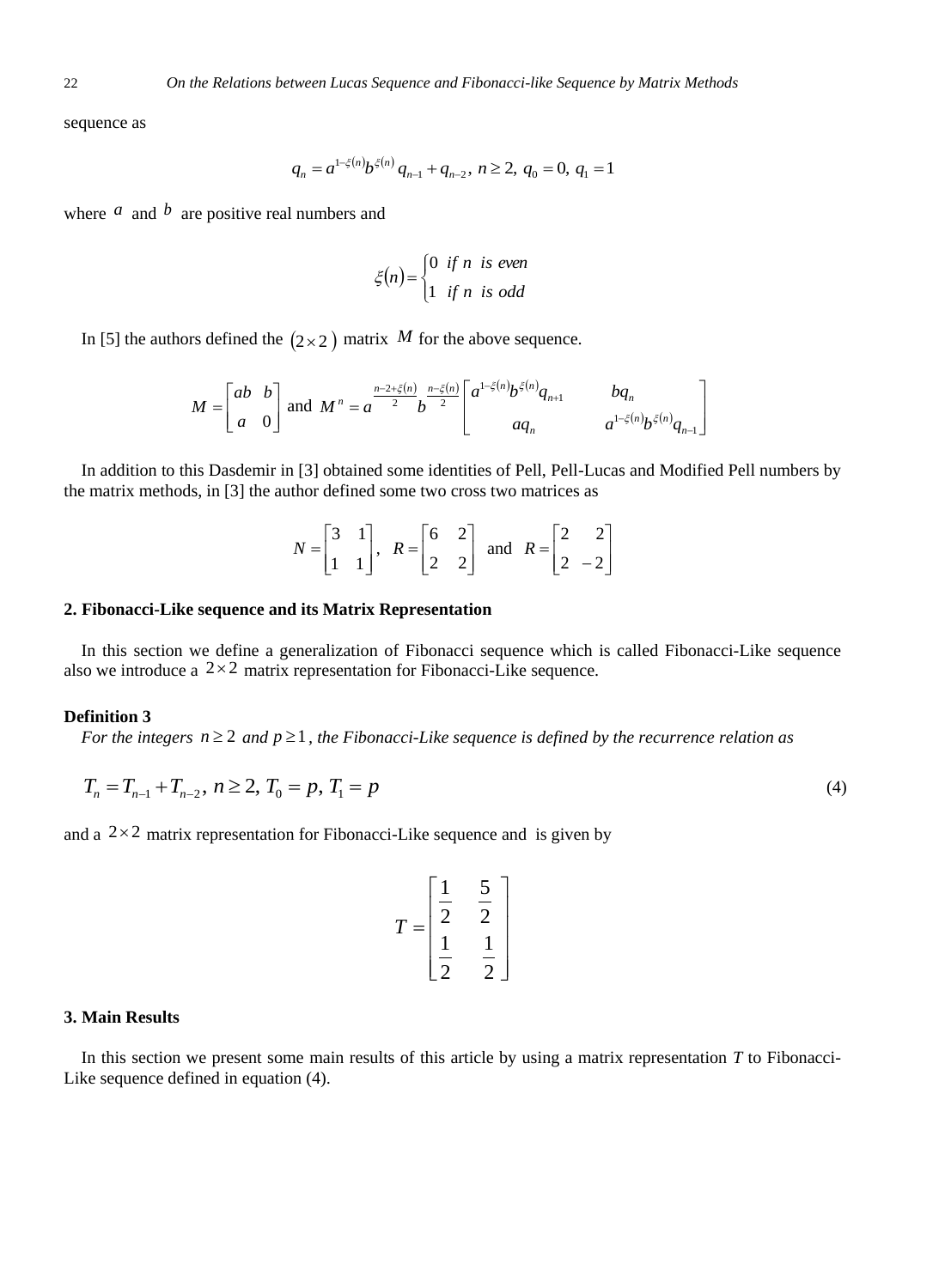**Lemma 1** *If*  $X$  *is a square matrix with*  $X^2 = X + I$  *then* 

$$
pX^{n} = T_{n-1}X + T_{n-2}I, n \ge 2
$$
\n(5)

## **Proof.**

To prove the result we shall use induction on *n* Let  $n = 2$ , we get

$$
pX^{2} = T_{1}X + T_{0}I
$$

$$
pX^{2} = pX + pI
$$

$$
X^{2} = X + I
$$

Hence the result is true for  $n = 2$ .

Assume that the result is true for *n.* Now we show that that the

$$
pX^{n+1}=T_n X+T_{n-1} I
$$

Therefore,

$$
T_n X + T_{n-1} I = (T_{n-1} + T_{n-2}) X + T_{n-1} I
$$
  
\n
$$
T_n X + T_{n-1} I = (X + I) T_{n-1} + T_{n-2} X
$$
  
\n
$$
T_n X + T_{n-1} I = X^2 T_{n-1} + T_{n-2} X
$$
  
\n
$$
T_n X + T_{n-1} I = X^2 T_{n-1} + T_{n-2} X
$$
  
\n
$$
T_n X + T_{n-1} I = X (X T_{n-1} + T_{n-2} I)
$$
  
\n
$$
T_n X + T_{n-1} I = pX (X^n)
$$
  
\n
$$
T_n X + T_{n-1} I = pX^{n+1}
$$

as required.

Now we show that

$$
pX^{(-n)} = T_{-n-1} X + T_{-n-2} I, n \ge 2
$$

Let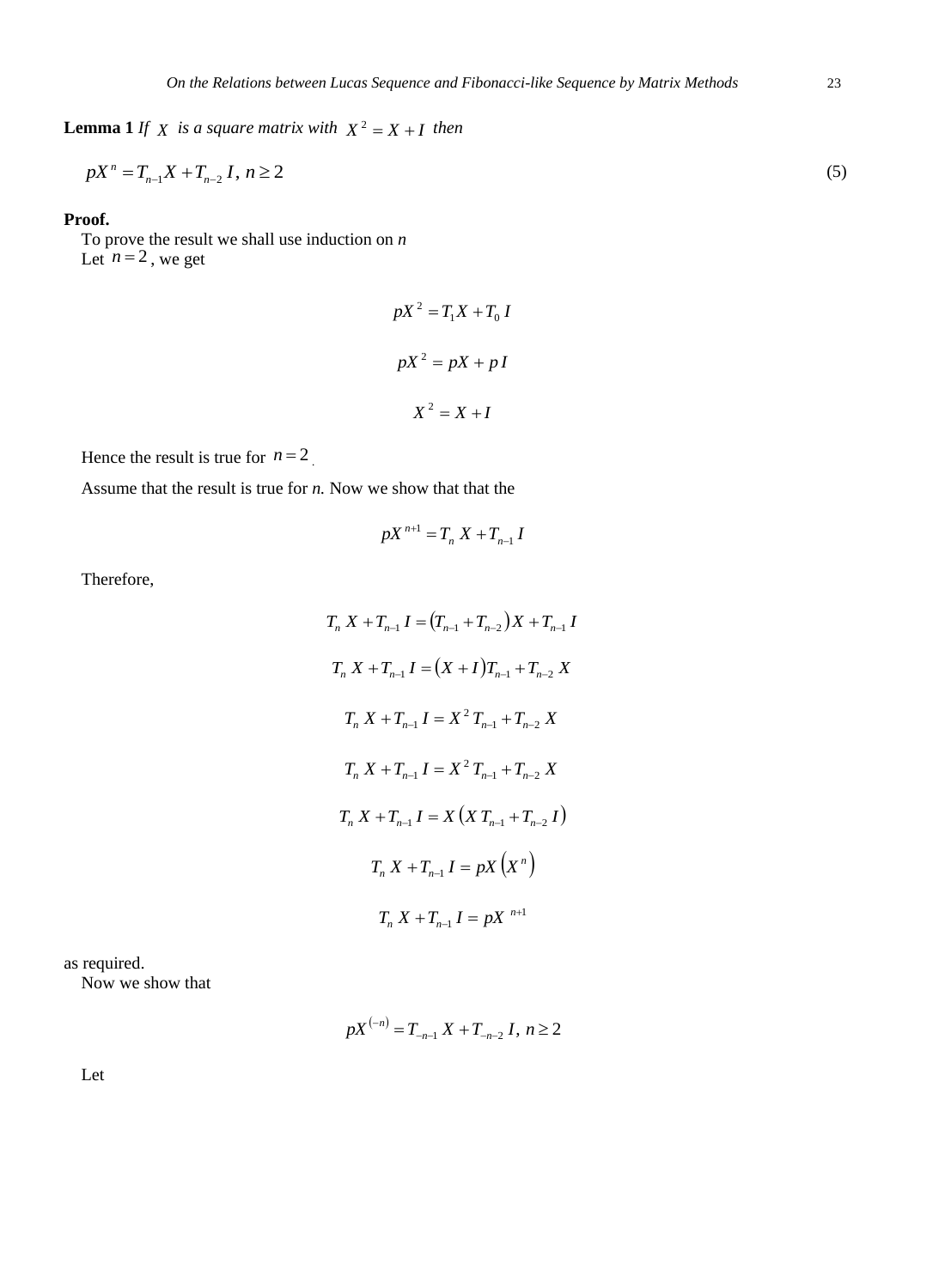$$
Y = I - X = -X^{-1}
$$

Therefore,

$$
Y^{2} = (I - X)^{2}
$$

$$
Y^{2} = I^{2} - 2X + X^{2}
$$

$$
Y^{2} = I - 2X + X + I
$$

$$
Y^{2} = I - X + I
$$

$$
Y^{2} = Y + I
$$

This show that

$$
pY^{n} = T_{n-1}Y + T_{n-2} I
$$
  
\n
$$
p(-X^{-1})^{n} = T_{n-1}(I - X) + T_{n-2} I
$$
  
\n
$$
p(-X^{-1})^{n} = T_{n-1}(I - X) + T_{n-2} I
$$
  
\n
$$
p(-1)^{n} X^{-n} = -T_{n-1} X + (T_{n-1} + T_{n-2}) I
$$
  
\n
$$
pX^{-n} = (-1)^{n+1} T_{n-1} X + (-1)^{n} T_{n} I
$$

Since  $(-1)^{n+1}T_{n-2} = T_{-n-1}$  and  $(-1)^{n+2}T_n = T_{-n-2}$  then, we have

$$
pX^{-n} = T_{-n-1} X + T_{-n-2} I
$$

Hence the result.

**Theorem 1** Let 
$$
T = \begin{bmatrix} \frac{1}{2} & \frac{5}{2} \\ \frac{1}{2} & \frac{1}{2} \end{bmatrix}
$$
 then  

$$
T^n = \begin{bmatrix} \frac{L_n}{2} & \frac{5T_{n-1}}{2p} \\ \frac{T_{n-1}}{2p} & \frac{L_n}{2} \end{bmatrix}
$$
 (6)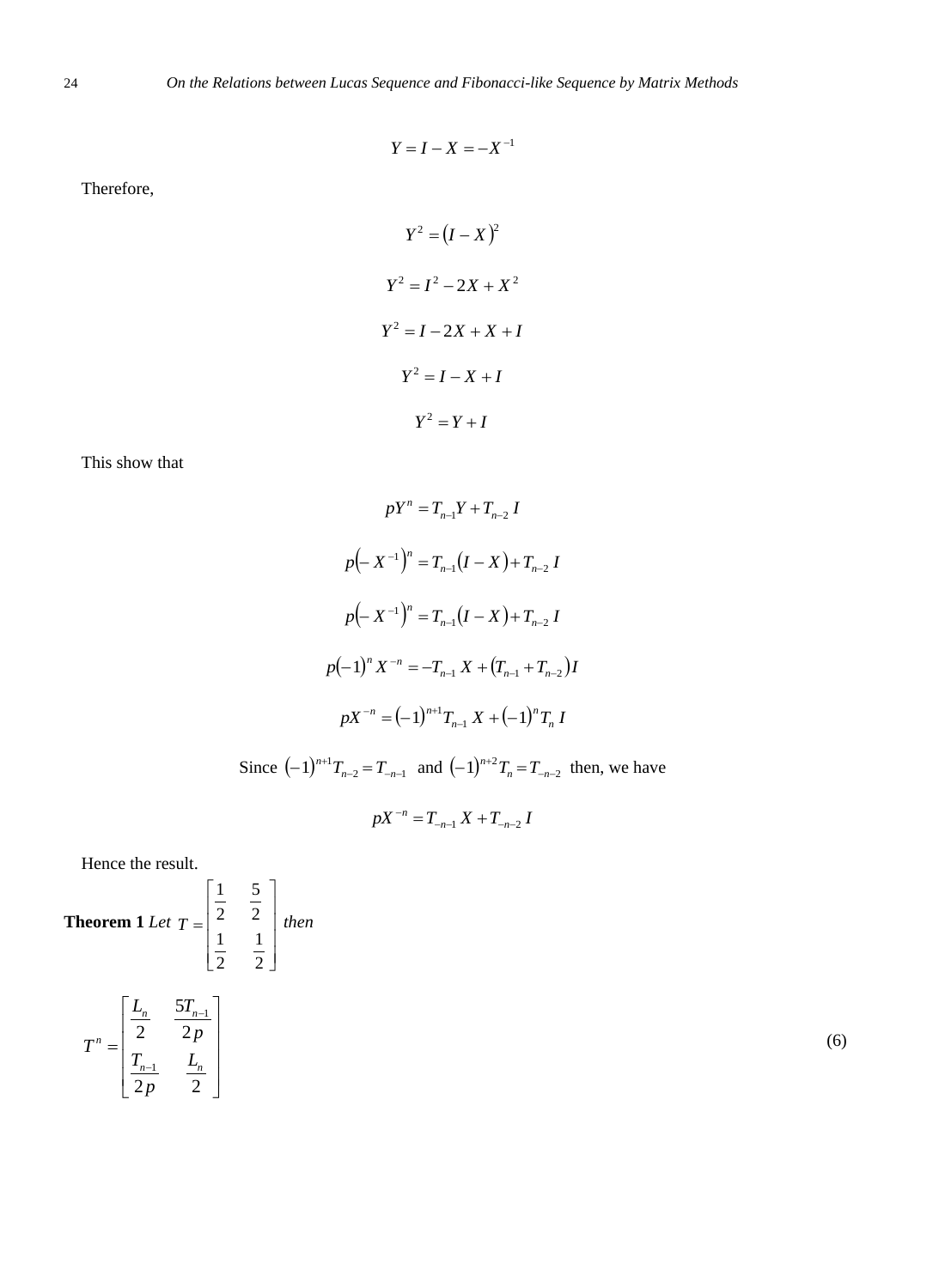**Proof.** Since  $T^2 = T + I$  then by lemma (3.1), we have

$$
pT^{n} = \begin{bmatrix} \frac{L_{n}}{2} & \frac{5T_{n-1}}{2p} \\ \frac{T_{n-1}}{2p} & \frac{L_{n}}{2} \end{bmatrix} + \begin{bmatrix} T_{n-2} & 0 \\ 0 & T_{n-2} \end{bmatrix}
$$

$$
pT^{n} = \begin{bmatrix} \frac{T_{n-1} + 2T_{n-2}}{2} & \frac{5T_{n-1}}{2} \\ \frac{T_{n-1}}{2} & \frac{T_{n-1} + 2T_{n-2}}{2} \end{bmatrix}
$$

$$
pT^{n} = \begin{bmatrix} \frac{T_{n-1} + T_{n-2} + T_{n-2}}{2} & \frac{5T_{n-1}}{2} \\ \frac{T_{n-1}}{2} & \frac{T_{n-1} + T_{n-2} + T_{n-2}}{2} \end{bmatrix}
$$

$$
pT^{n} = \begin{bmatrix} \frac{T_{n} + T_{n-2}}{2} & \frac{5T_{n-1}}{2} \\ \frac{T_{n-1}}{2} & \frac{T_{n} + T_{n-2}}{2} \end{bmatrix}
$$

$$
pT^{n} = \begin{bmatrix} \frac{T_{n} + T_{n-2}}{2} & \frac{5T_{n-1}}{2} \\ \frac{T_{n-1}}{2} & \frac{T_{n} + T_{n-2}}{2} \end{bmatrix}
$$

Since  $T_n + T_{n-2} = pL_n$  then

$$
pT^{n} = \begin{bmatrix} \frac{pL_{n}}{2} & \frac{5T_{n-1}}{2} \\ T_{n-1} & pL_{n} \\ \frac{T_{n-1}}{2} & \frac{pL_{n}}{2} \end{bmatrix}
$$

$$
T^{n} = \begin{bmatrix} \frac{L_{n}}{2} & \frac{5T_{n-1}}{2p} \\ T_{n-1} & \frac{L_{n}}{2} \end{bmatrix}
$$

Hence the result.

**Theorem 2** *For the positive integer n, we have*

$$
p^2 L_n^2 - 5T_{n-1}^2 = 4p^2 (-1)^n \tag{7}
$$

**Proof.** Since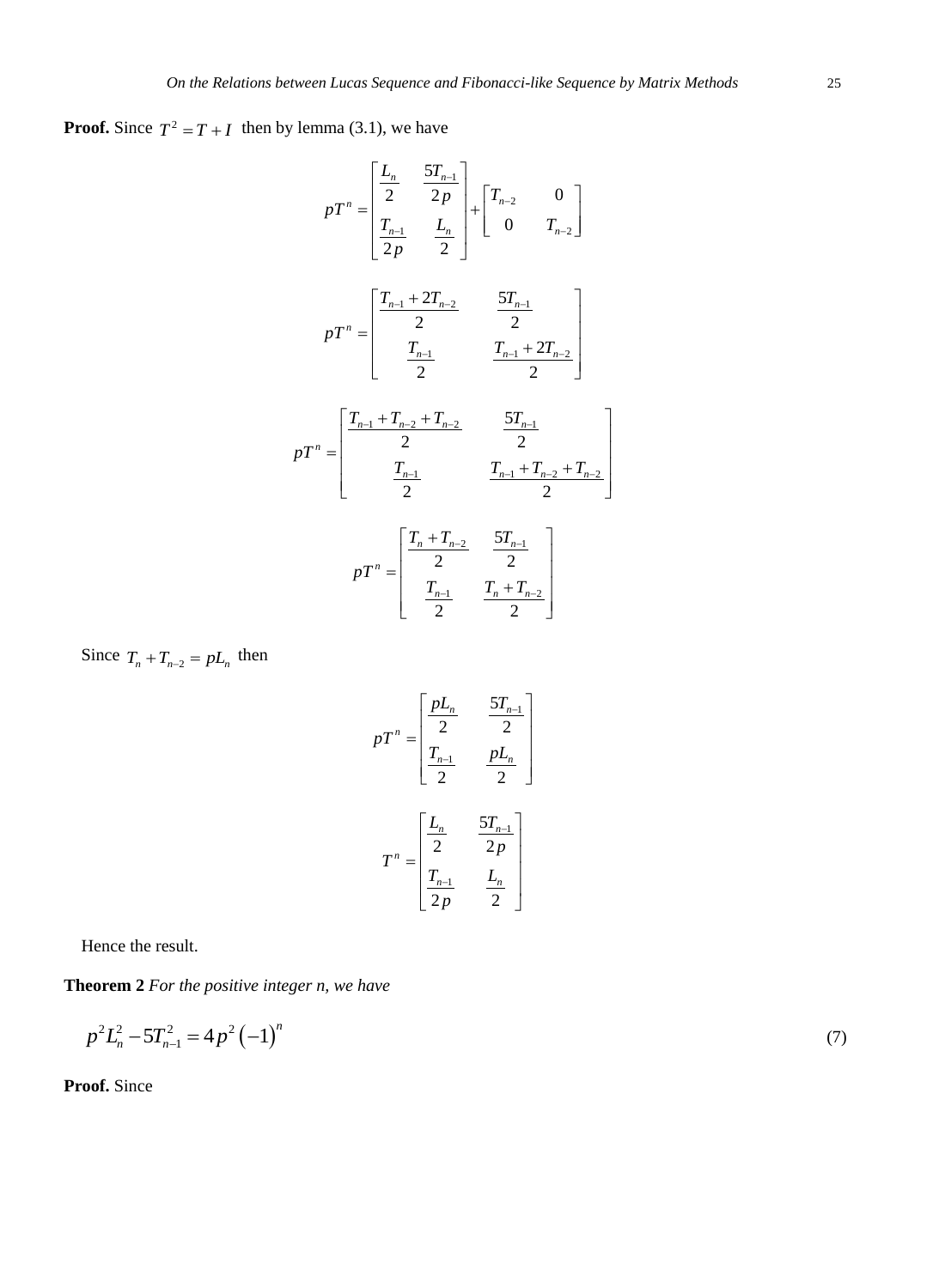$$
T = \begin{bmatrix} \frac{1}{2} & \frac{5}{2} \\ \frac{1}{2} & \frac{1}{2} \end{bmatrix} \Longrightarrow \Big| T^n \Big| = (-1)^n
$$

Again,

$$
T^{n} = \begin{bmatrix} \frac{L_{n}}{2} & \frac{5T_{n-1}}{2p} \\ \frac{T_{n-1}}{2p} & \frac{L_{n}}{2} \end{bmatrix} \Longrightarrow |T^{n}| = \frac{L_{n}^{2}}{4} - 5\frac{T_{n-1}^{2}}{4p^{2}}
$$

Hence we conclude that

$$
\frac{L_n^2}{4} - 5\frac{T_{n-1}^2}{4p^2} = (-1)^n \Rightarrow p^2 L_n^2 - 5T_{n-1}^2 = 4p^2(-1)^n
$$

Hence the result.

## **Theorem 3**

$$
2p^{2}L_{n+s} = p^{2}L_{n}L_{s} + 5T_{n-1}T_{s-1}, n \ge 1, s \ge 1
$$
  

$$
2T_{n+s-1} = T_{n-1}L_{s} + L_{n}T_{s-1}, n \ge 1, s \ge 1
$$
 (8)

**Proof.**

$$
T^{n+s} = T^n T^s
$$
  
\n
$$
T^{n+s} = \begin{bmatrix} \frac{L_n}{2} & \frac{5T_{n-1}}{2p} \\ \frac{T_{n-1}}{2p} & \frac{L_n}{2} \end{bmatrix} \begin{bmatrix} \frac{L_s}{2} & \frac{5T_{s-1}}{2p} \\ \frac{T_{s-1}}{2p} & \frac{L_s}{2} \end{bmatrix}
$$
  
\n
$$
T^{n+s} = \begin{bmatrix} \frac{L_n}{2} \frac{L_s}{2} + 5 \frac{T_{n-1}}{2p} \frac{T_{s-1}}{2p} & \frac{L_n}{2} \frac{5T_{s-1}}{2p} + 5 \frac{T_{n-1}}{2p} \frac{L_s}{2} \\ \frac{T_{n-1}}{2p} \frac{L_s}{2} + \frac{L_n}{2} \frac{T_{s-1}}{2p} & 5 \frac{T_{n-1}}{2p} \frac{T_{s-1}}{2p} + \frac{L_n}{2} \frac{L_s}{2} \end{bmatrix}
$$
  
\n
$$
T^{n+s} = \begin{bmatrix} \frac{p^2 L_n L_s + 5T_{n-1} T_{s-1}}{4p^2} & \frac{5(L_n T_{s-1} + T_{n-1} L_s)}{4p} \\ \frac{T_{n-1} L_s + L_n T_{s-1}}{4p} & \frac{5T_{n-1} T_{s-1} + p^2 L_n L_s}{4p^2} \end{bmatrix}
$$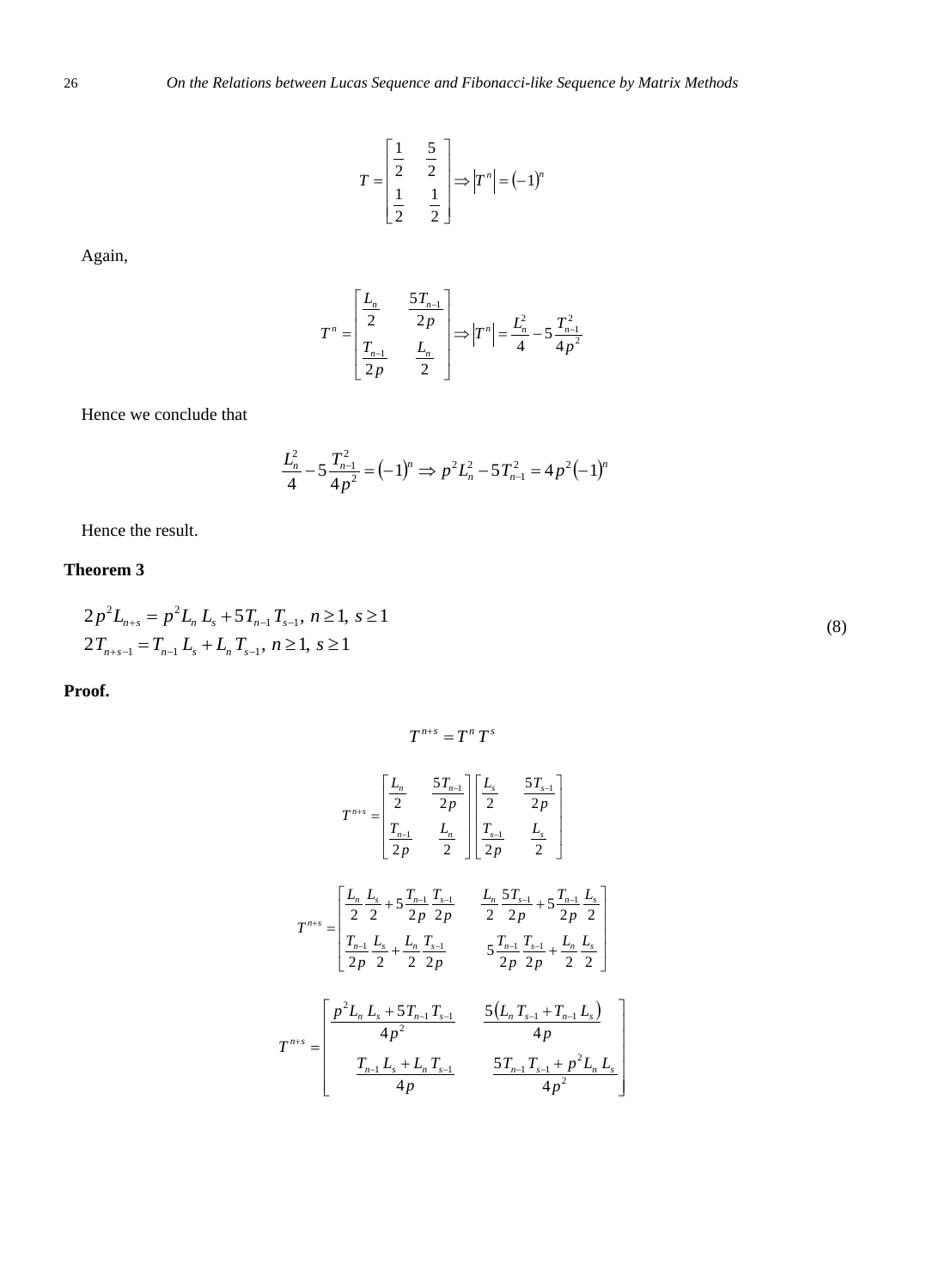But,

$$
T^{n+s} = \begin{bmatrix} \frac{L_{n+s}}{2} & \frac{5T_{n+s-1}}{2p} \\ \frac{T_{n+s-1}}{2p} & \frac{L_{n+s}}{2} \end{bmatrix}
$$

Gives,

$$
\frac{L_{n+s}}{2} = \frac{p^2 L_n L_s + 5T_{n-1} T_{s-1}}{4p^2}
$$

$$
2p^2L_{n+s}=p^2L_nL_s+5T_{n-1}T_{s-1}
$$

and,

$$
\frac{T_{n+s-1}}{2p} = \frac{T_{n-1} L_s + L_n T_{s-1}}{4p}
$$

$$
2T_{n+s-1} = T_{n-1} L_s + L_n T_{s-1}
$$

Hence the theorem.

## **Theorem 4**

$$
2p^{2}(-1)^{s} L_{n-s} = p^{2} L_{n} L_{s} - 5T_{n-1} T_{s-1}, n \ge 1, s \ge 1
$$
  

$$
2(-1)^{s} T_{n-s-1} = T_{n-1} L_{s} - L_{n} T_{s-1}, 1 \le s \le n
$$
  
(9)

**Proof.** Since

$$
T^{s} = \begin{bmatrix} \frac{L_{s}}{2} & \frac{5T_{s-1}}{2p} \\ \frac{T_{s-1}}{2p} & \frac{L_{s}}{2} \end{bmatrix} \Rightarrow T^{-s} = \begin{bmatrix} \frac{L_{s}}{2} & \frac{5T_{s-1}}{2p} \\ \frac{T_{s-1}}{2p} & \frac{L_{s}}{2} \end{bmatrix}^{-1}
$$

Then by theorem (2), we have

$$
T^{-s} = \frac{1}{(-1)^s} \begin{bmatrix} \frac{L_s}{2} & -\frac{5T_{s-1}}{2p} \\ -\frac{T_{s-1}}{2p} & \frac{L_s}{2} \end{bmatrix}
$$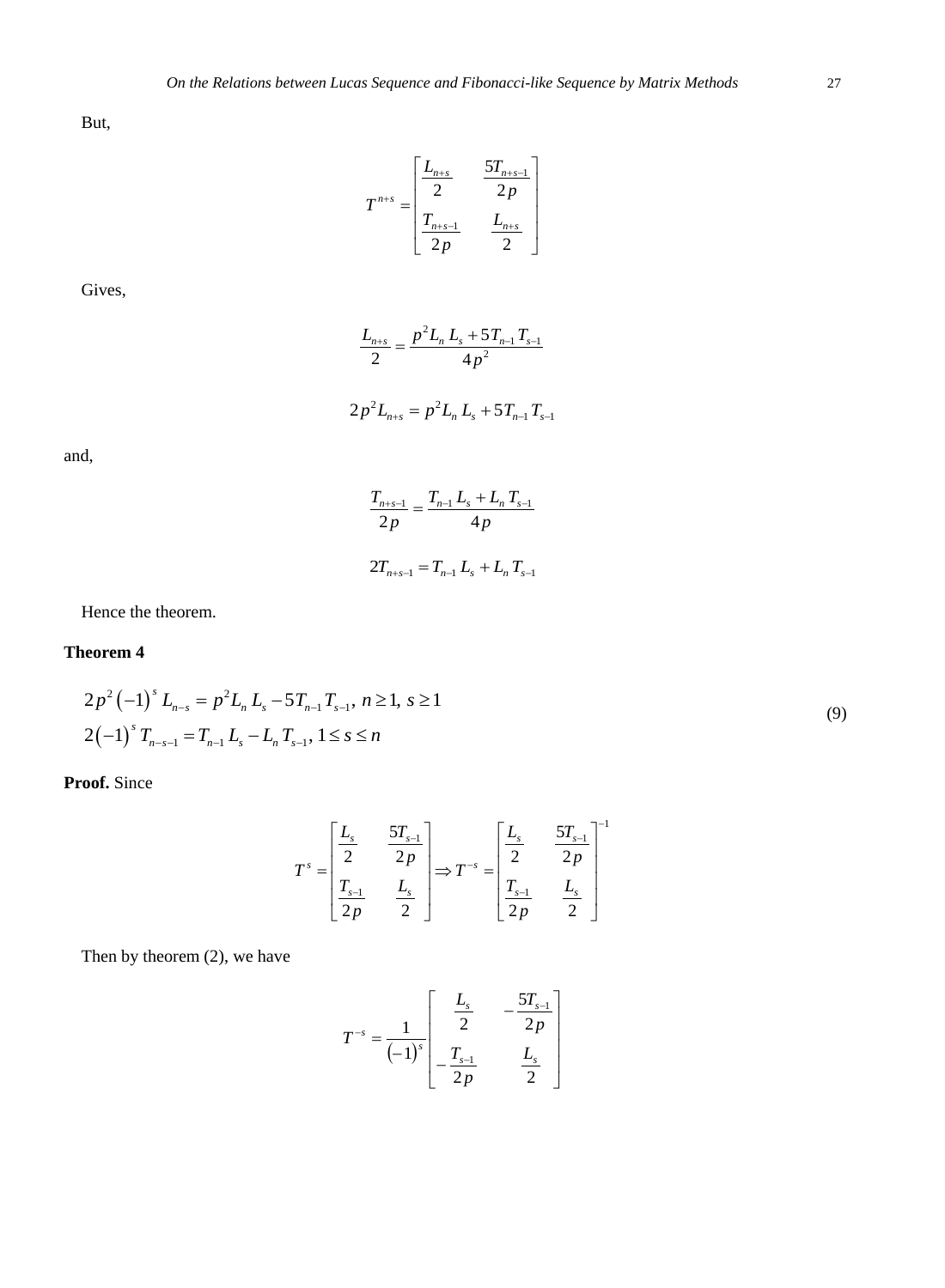$$
T^{n-s} = T^n T^{-s} \Rightarrow T^{n-s} = \begin{bmatrix} \frac{L_n}{2} & \frac{5T_{n-1}}{2p} \\ \frac{T_{n-1}}{2p} & \frac{L_n}{2} \end{bmatrix} \frac{1}{(-1)^s} \begin{bmatrix} \frac{L_s}{2} & -\frac{5T_{s-1}}{2p} \\ -\frac{T_{s-1}}{2p} & \frac{L_s}{2} \end{bmatrix}
$$

$$
T^{n-s} = \frac{1}{(-1)^s} \begin{bmatrix} \frac{L_n}{2} & \frac{5T_{n-1}}{2p} \\ \frac{T_{n-1}}{2p} & \frac{L_n}{2} \end{bmatrix} \begin{bmatrix} \frac{L_s}{2} & -\frac{5T_{s-1}}{2p} \\ -\frac{T_{s-1}}{2p} & \frac{L_s}{2} \end{bmatrix}
$$

$$
T^{n-s} = (-1)^s \begin{bmatrix} \frac{p^2L_nL_s - 5T_{n-1}T_{s-1}}{4p^2} & \frac{5(T_{n-1}L_s - L_nT_{s-1})}{4p} \\ \frac{T_{n-1}L_s - L_nT_{s-1}}{4p} & \frac{p^2L_nL_s - 5T_{n-1}T_{s-1}}{4p^2} \end{bmatrix}
$$

But,

$$
T^{n-s} = \begin{bmatrix} \frac{L_{n-s}}{2} & \frac{5T_{n-s-1}}{2p} \\ \frac{T_{n-s-1}}{2p} & \frac{L_{n-s}}{2} \end{bmatrix}
$$

L

Then,

$$
\frac{L_{n-s}}{2} = (-1)^{-s} \frac{p^2 L_n L_s - 5T_{n-1} T_{s-1}}{4p^2}
$$

$$
2p^2 (-1)^s L_{n-s} = p^2 L_n L_s - 5T_{n-1} T_{s-1}
$$

and,

$$
\frac{T_{n-s-1}}{2p} = (-1)^{-s} \frac{T_{n-1} L_s - L_n T_{s-1}}{4p}
$$

$$
2(-1)^s T_{n-s-1} = T_{n-1} L_s - L_n T_{s-1}
$$

# **Theorem 5**

$$
L_n L_s = L_{n+s} + (-1)^s L_{n-s}, 1 \le s \le n
$$
  

$$
2(-1)^s T_{n-s-1} = \frac{T_{n+s-1} + (-1)^s T_{n-s-1}}{T_{n-1}}, 1 \le s \le n
$$
 (10)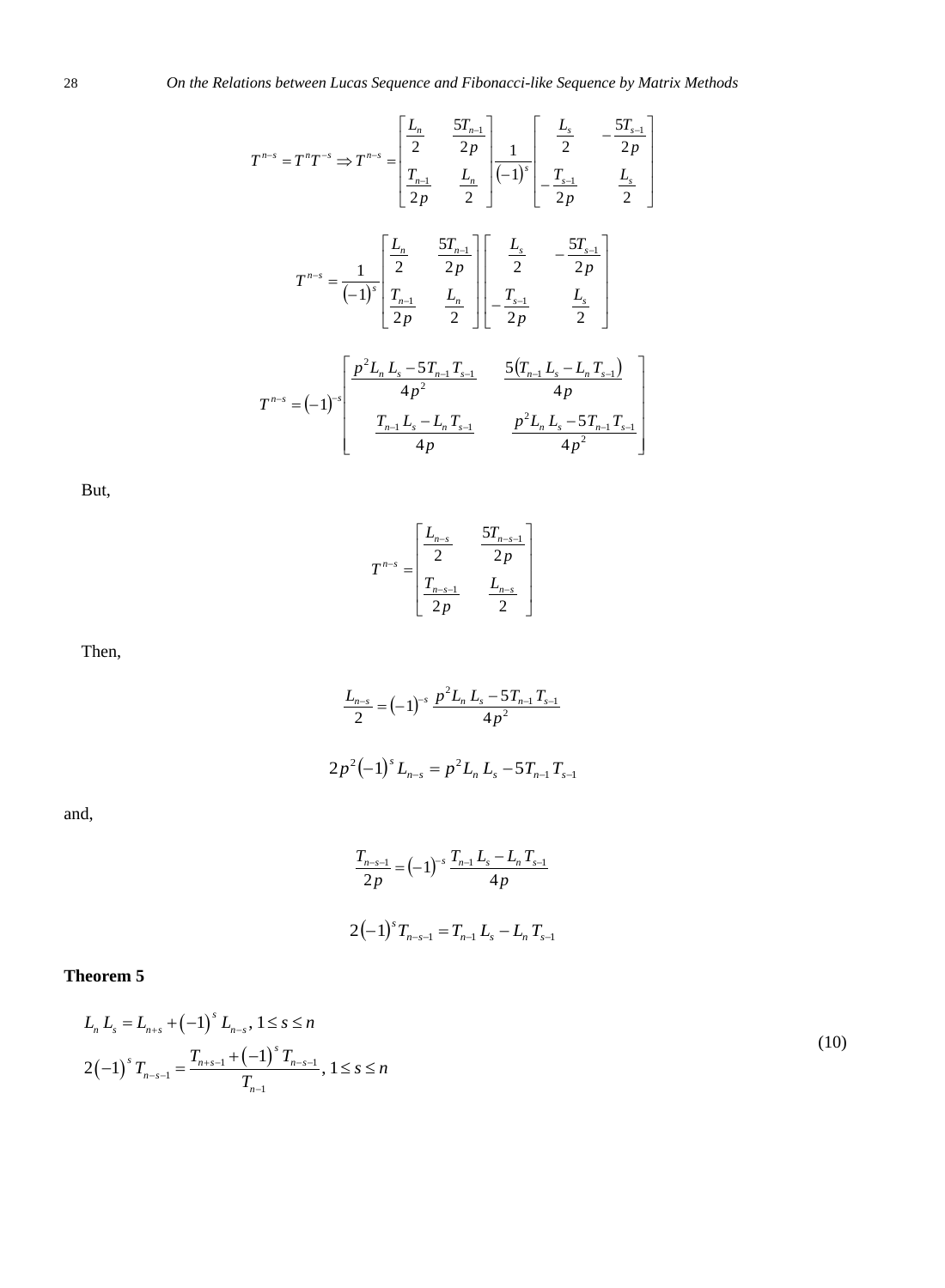## **Proof.** Since

$$
T^{n+s} = \begin{bmatrix} \frac{L_{n+s}}{2} & \frac{5T_{n+s-1}}{2p} \\ \frac{T_{n+s-1}}{2p} & \frac{L_{n+s}}{2} \end{bmatrix} \text{ and } (-1)^s T^{n-s} = \begin{bmatrix} (-1)^s \frac{L_{n+s}}{2} & (-1)^s \frac{5T_{n+s-1}}{2p} \\ (-1)^s \frac{T_{n+s-1}}{2p} & (-1)^s \frac{L_{n+s}}{2} \end{bmatrix}
$$

Therefore,

$$
T^{n+s} + (-1)^s T^{n-s} = \begin{bmatrix} \frac{L_{n+s} + (-1)^s L_{n-s}}{2} & \frac{5}{2} \left[ T_{n+s-1} + (-1)^s T_{n-s-1} \right] \\ \frac{2}{2} & \frac{2}{2} \end{bmatrix}
$$
  
2<sub>p</sub> 
$$
\frac{L_{n+s} + (-1)^s L_{n-s}}{2}
$$

On the other hand,

$$
T^{n+s} + (-1)^s T^{n-s} = T^n T^s + (-1)^s T^n T^{-s}
$$
  
\n
$$
T^{n+s} + (-1)^s T^{n-s} = T^n \left[ T^s + (-1)^s T^{-s} \right]
$$
  
\n
$$
T^{n+s} + (-1)^s T^{n-s} = T^n \left[ \frac{\left( \frac{L_s}{2} - \frac{5T_{s-1}}{2p} \right) + (-1)^s \left( -\frac{L_s}{2} - \frac{5T_{s-1}}{2p} \right) \right]
$$
  
\n
$$
T^{n+s} + (-1)^s T^{n-s} = \left[ \frac{\frac{L_n}{2} - \frac{5T_{n-1}}{2p}}{\frac{2}{2p} - \frac{5T_{n-1}}{2p}} \right] \left[ \frac{L_s}{0} - \frac{0}{L_s} \right]
$$
  
\n
$$
T^{n+s} + (-1)^s T^{n-s} = \left[ \frac{\frac{L_n}{2} - \frac{5T_{n-1}}{2p}}{\frac{2}{2p} - \frac{5T_{n-1}}{2p} - \frac{0}{2p}} \right]
$$
  
\n
$$
T^{n+s} + (-1)^s T^{n-s} = \left[ \frac{\frac{L_n}{2} - \frac{5T_{n-1}}{2p}}{\frac{2}{2p} - \frac{2p}{2}} \right]
$$

Hence,

$$
\frac{L_{n+s} + (-1)^s L_{n-s}}{2} = \frac{L_n L_s}{2}
$$
  

$$
L_n L_s = L_{n+s} + (-1)^s L_{n-s}
$$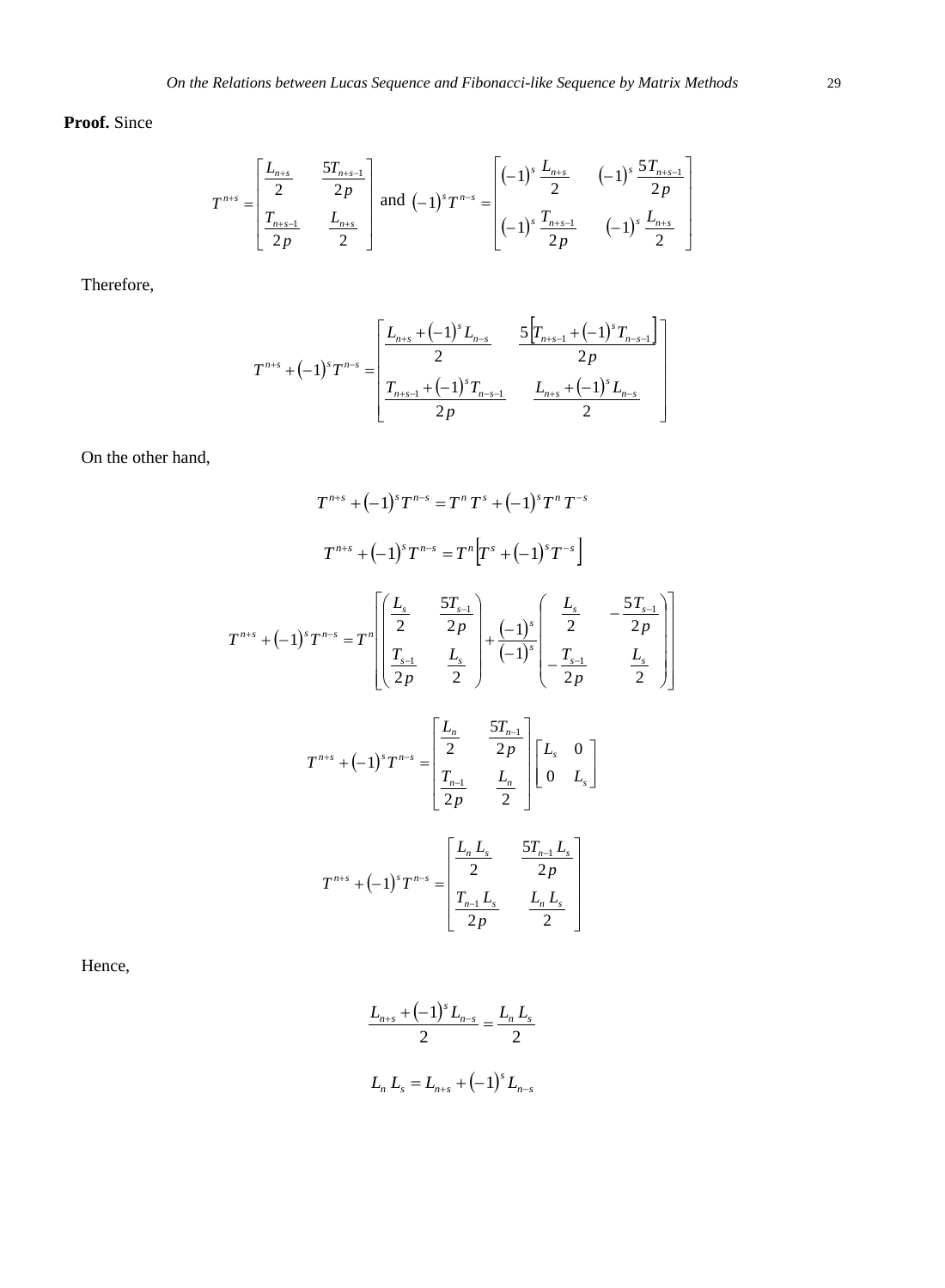and

$$
\frac{T_{n+s-1} + (-1)^s T_{n-s-1}}{2p} = \frac{T_{n-1} L_s}{2p}
$$

$$
T_{n-1} L_s = T_{n+s-1} + (-1)^s T_{n-s-1}
$$

$$
L_s = \frac{T_{n+s-1} + (-1)^s T_{n-s-1}}{T_{n-1}}
$$

**Theorem 6**  
\n
$$
4p^{2}L_{x+y+z} = p^{2}L_{x}L_{y}L_{z} + 5(L_{x}T_{y-1}T_{z-1} + T_{x-1}L_{y}T_{z-1} + T_{x-1}T_{y-1}L_{z}), x \ge 1, y \ge 1, z \ge 1
$$
\n
$$
4p^{2}T_{x+y+z-1} = p^{2}(L_{x}L_{y}T_{z-1} + T_{x-1}L_{y}L_{z} + L_{x}L_{y-1}L_{z}) + 5T_{x-1}T_{y-1}T_{z-1}
$$
\nwhere  $x \ge 1, y \ge 1, z \ge 1$  and  $x + y + z \ge 1$  (11)

**Proof.** By the definition of the matrix  $T^n$ , we have

$$
T^{x+y+z} = \begin{bmatrix} \frac{L_{x+y+z}}{2} & \frac{5T_{x+y+z-1}}{2p} \\ \frac{T_{x+y+z-1}}{2p} & \frac{L_{x+y+z}}{2} \end{bmatrix}
$$

Again,

$$
T^{x+y+z} = T^{x+y}T^z \Rightarrow T^{x+y+z} = \begin{bmatrix} \frac{L_{x+y}}{2} & \frac{5T_{x+y-1}}{2p} \\ \frac{T_{x+y-1}}{2p} & \frac{L_{x+y}}{2} \end{bmatrix} \begin{bmatrix} \frac{L_z}{2} & \frac{5T_{z-1}}{2p} \\ \frac{T_{z-1}}{2p} & \frac{L_z}{2} \end{bmatrix}
$$

$$
T^{x+y+z} = \begin{bmatrix} \frac{L_{x+y}}{2} & \frac{L_z}{2} + 5\frac{T_{x+y-1}}{2p} & \frac{T_{z-1}}{2p} & \frac{L_{x+y}}{2p} & \frac{5T_{z-1}}{2p} + 5\frac{T_{x+y-1}}{2p} & \frac{L_z}{2} \\ \frac{T_{x+y-1}}{2p} & \frac{L_z}{2} + \frac{L_{x+y}}{2p} & \frac{T_{z-1}}{2p} & \frac{5T_{z-1}}{2p} & \frac{T_{x+y-1}}{2p} + \frac{L_{x+y}}{2} & \frac{L_z}{2} \\ \frac{F^2}{2p} & \frac{F^2}{2p} & \frac{F^2}{2p} & \frac{F^2}{2p} & \frac{F^2}{2p} & \frac{F^2}{2p} \end{bmatrix}
$$

$$
T^{x+y+z} = \begin{bmatrix} \frac{p^2L_{x+y}}{4p^2} & \frac{5(L_{x+y}T_{z-1} + T_{x+y-1}L_z)}{4p} \\ \frac{T_{x+y-1}L_z + L_{x+y}T_{z-1}}{4p} & \frac{5T_{x+y-1}T_{z-1} + p^2L_{x+y}L_z}{4p} \end{bmatrix}
$$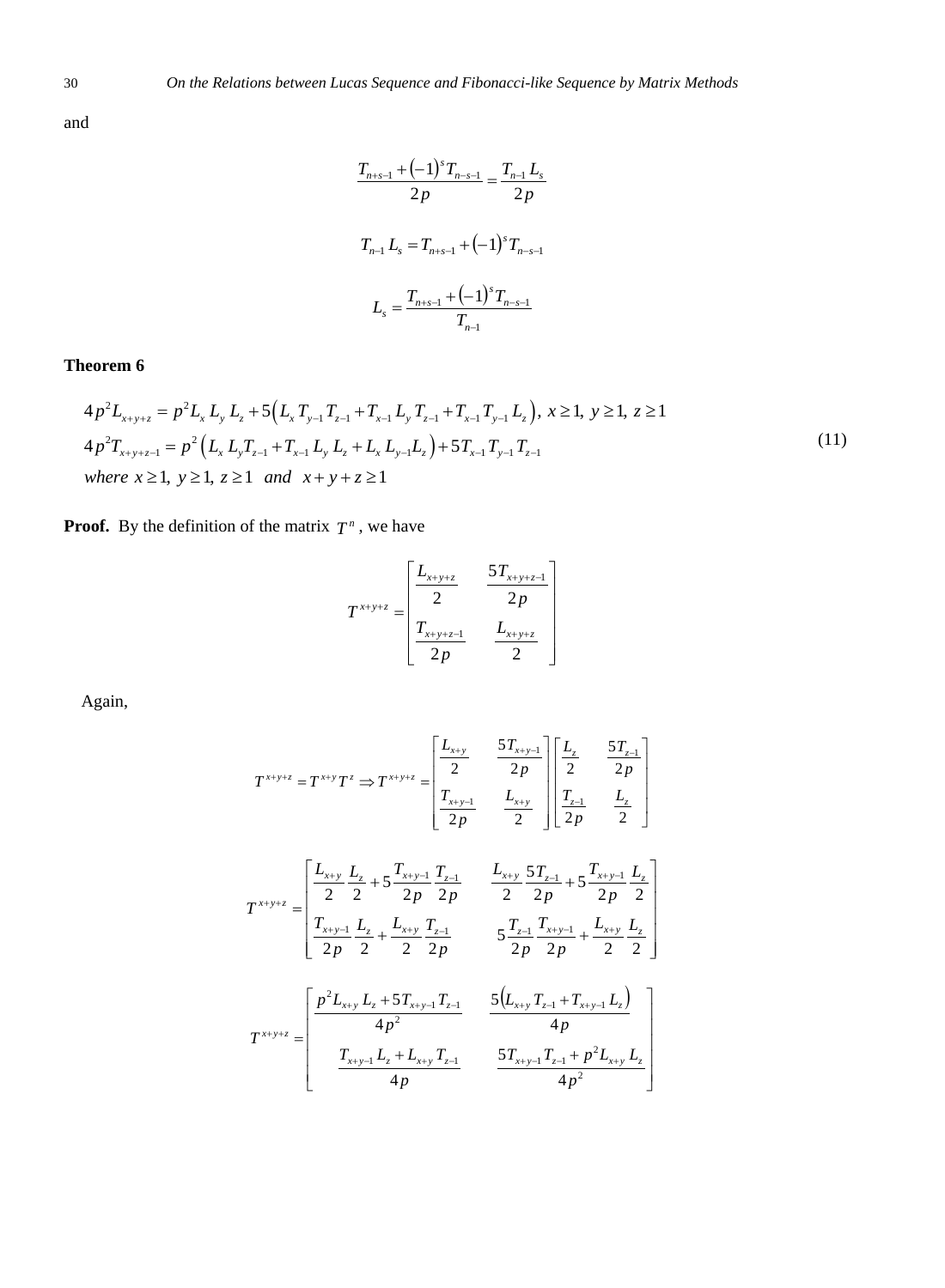Equating corresponding terms of the the two matrices, we get

$$
\frac{L_{x+y+z}}{2} = \frac{p^2 L_{x+y} L_s + 5T_{x+y-1} T_{z-1}}{4p^2}
$$

$$
4p^2 L_{x+y+z} = (2p^2 L_{x+y}) L_z + 5(2T_{x+y-1}) T_{z-1}
$$

Using theorem (3), we have

$$
4p^{2}L_{x+y+z} = (p^{2}L_{x}L_{y} + 5T_{x-1}T_{y-1})L_{z} + 5(T_{x-1}L_{y} + L_{x}T_{y-1})T_{z-1}
$$
  
\n
$$
4p^{2}L_{x+y+z} = p^{2}L_{x}L_{y}L_{z} + 5T_{x-1}T_{y-1}L_{z} + 5T_{x-1}L_{y}T_{z-1} + 5L_{x}T_{y-1}T_{z-1}
$$
  
\n
$$
4p^{2}L_{x+y+z} = p^{2}L_{x}L_{y}L_{z} + 5(L_{x}T_{y-1}T_{z-1} + T_{x-1}L_{y}T_{z-1} + T_{x-1}T_{y-1}L_{z})
$$

and,

$$
\frac{T_{x+y+z-1}}{2p} = \frac{T_{x+y-1}}{4p} \frac{L_z + L_{x+y} T_{z-1}}{4p}
$$

$$
4pT_{x+y+z-1} = p(2T_{x+y-1})L_z + (2pL_{x+y})T_{z-1}
$$

$$
4p^2T_{x+y+z-1} = p^2(2T_{x+y-1})L_z + (2p^2L_{x+y})T_{z-1}
$$

Using theorem (3), we have

$$
4p^{2}T_{x+y+z-1} = p^{2}(T_{x-1}L_{y} + L_{x}T_{y-1})L_{z} + (p^{2}L_{x}L_{y} + 5T_{x-1}T_{y-1})T_{z-1}
$$

$$
4p^{2}T_{x+y+z-1} = p^{2}T_{x-1}L_{y}L_{z} + p^{2}L_{x}T_{y-1}L_{z} + p^{2}L_{x}L_{y}T_{z-1} + 5T_{x-1}T_{y-1}T_{z-1}
$$

$$
4p^{2}T_{x+y+z-1} = p^{2}(L_{x}L_{y}T_{z-1} + T_{x-1}L_{y}L_{z} + L_{x}L_{y-1}L_{z}) + 5T_{x-1}T_{y-1}T_{z-1}
$$

Hence the theorem.

**Theorem 7** 

$$
L_{y} = \frac{(-1)^{-x}}{L_{z-x}} p^{2} L_{x+y} L_{z} - 5T_{x-1} T_{y+z-1}, \ 1 \le x \le z, \ y \ge 1 \ y+z \ge 1
$$
  
\n
$$
T_{y-1} = \frac{p^{2} (-1)^{-x}}{L_{z-x}} L_{x} T_{y+z-1} - T_{z-1} L_{x+y}, \ 1 \le x \le z, \ y \ge 1 \ y+z \ge 1
$$
\n(12)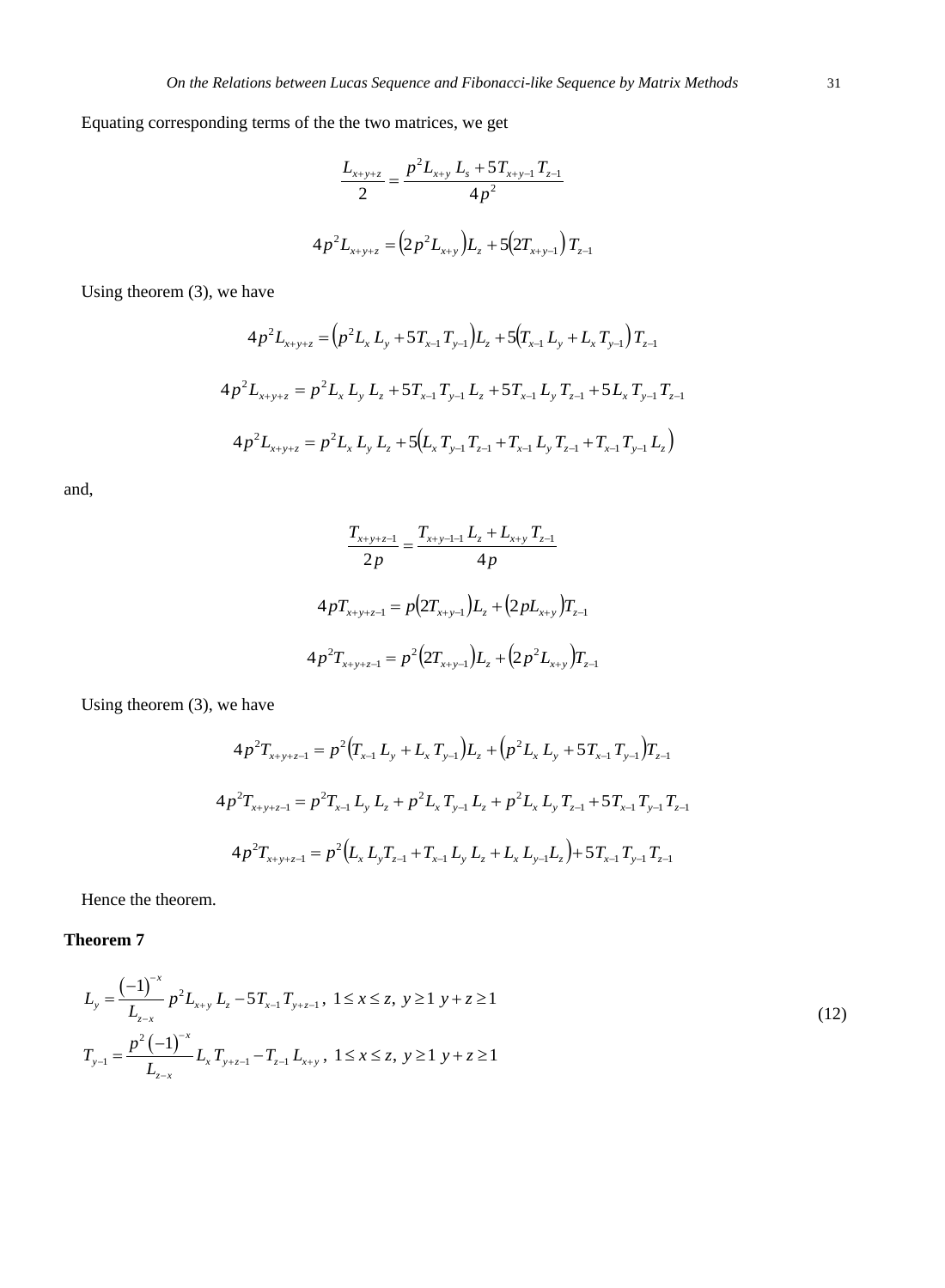# **Proof.** Let us consider a product

$$
B_{1} = \begin{bmatrix} \frac{L_{x}}{2} & \frac{5T_{x-1}}{2p} \\ \frac{T_{z-1}}{2p} & \frac{L_{z}}{2} \end{bmatrix} \begin{bmatrix} L_{y} \\ T_{y-1} \\ p \end{bmatrix} = \begin{bmatrix} \frac{L_{x}}{2}L_{y} + \frac{5T_{x-1}}{2p} \frac{T_{y-1}}{p} \\ \frac{T_{z-1}}{2p}L_{y} + \frac{L_{z}}{2} \frac{T_{y-1}}{p} \end{bmatrix}
$$

$$
B_{1} = \begin{bmatrix} \frac{p^{2}L_{x}L_{y} + 5T_{x-1}T_{y-1}}{2p^{2}} \\ \frac{T_{z-1}L_{y} + L_{z}T_{y-1}}{2p} \end{bmatrix}
$$

From theorem (3), we have

$$
B_{1} = \begin{bmatrix} \frac{2p^{2}L_{x+y}}{2p^{2}} \\ \frac{2T_{y+z-1}}{2p} \end{bmatrix} = \begin{bmatrix} L_{x+y} \\ T_{y+z-1} \end{bmatrix} \text{ then}
$$

$$
B_{1} = \begin{bmatrix} \frac{L_{x}}{2} & \frac{5T_{x-1}}{2p} \\ \frac{T_{z-1}}{2p} & \frac{L_{z}}{2} \end{bmatrix} \begin{bmatrix} L_{y} \\ T_{y-1} \end{bmatrix} = \begin{bmatrix} L_{x+y} \\ T_{y+z-1} \\ p \end{bmatrix}
$$

Let

$$
B_2 = \begin{vmatrix} \frac{L_x}{2} & \frac{5T_{x-1}}{2p} \\ \frac{T_{z-1}}{2p} & \frac{L_z}{2} \end{vmatrix} = \frac{L_x L_z}{4} - 5\frac{T_{x-1}T_{z-1}}{4p^2} \Rightarrow B_2 = \frac{p^2 L_x L_z - 5T_{x-1}T_{z-1}}{4p^2}
$$

Again by theorem (4), we have

$$
B_2 = \frac{2(-1)^x L_{z-x}}{4p^2} = \frac{(-1)^x L_{z-x}}{2p^2} \neq 0, \text{ for } z \neq x
$$

Therefore,

$$
\begin{bmatrix} L_{y} \\ T_{y-1} \\ p \end{bmatrix} = \begin{bmatrix} \frac{L_{x}}{2} & \frac{5T_{x-1}}{2p} \\ \frac{T_{z-1}}{2p} & \frac{L_{z}}{2} \end{bmatrix}^{-1} \begin{bmatrix} L_{x+y} \\ T_{y+z-1} \\ p \end{bmatrix}
$$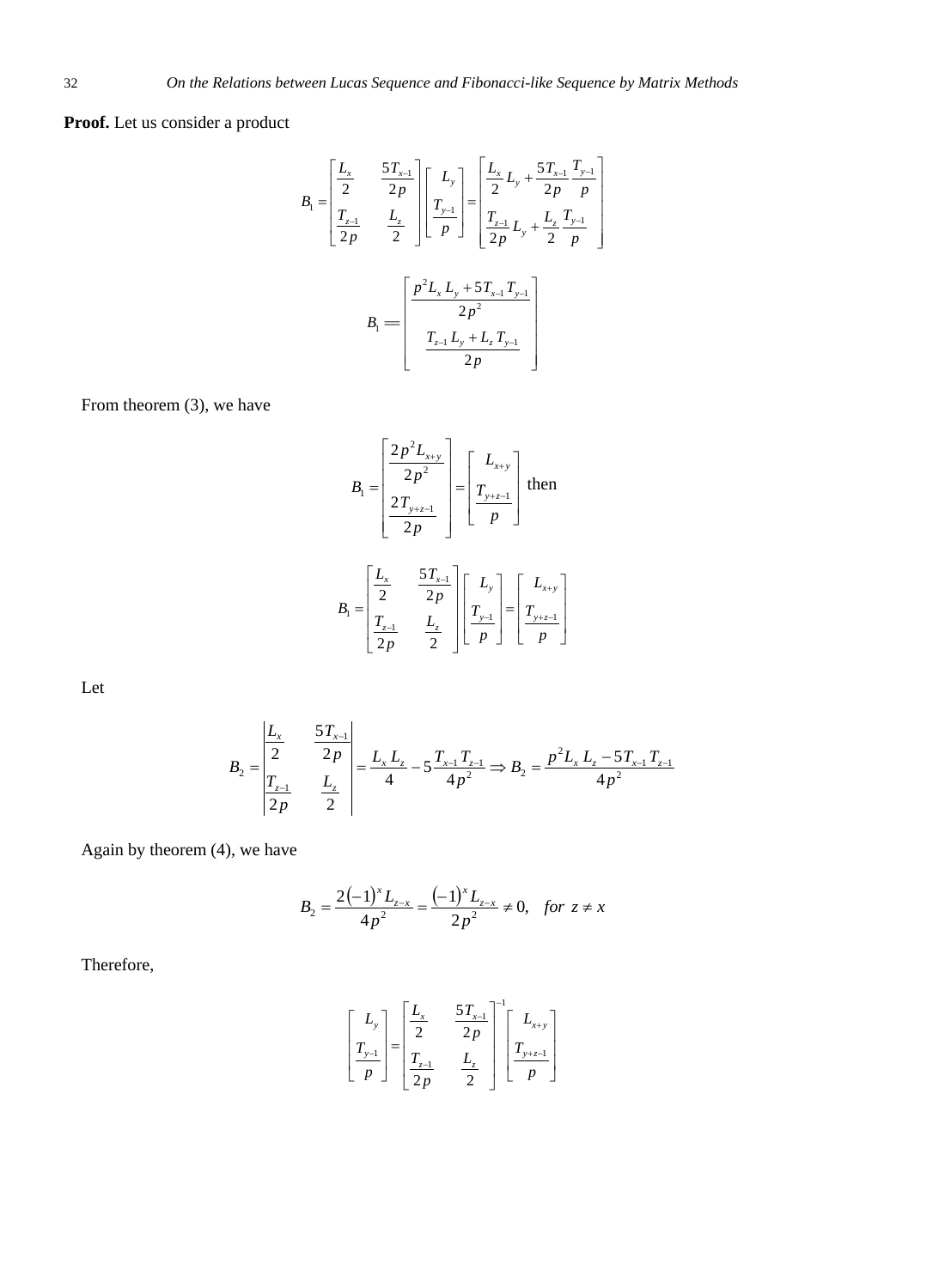$$
\begin{bmatrix} L_y \\ T_{y-1} \\ p \end{bmatrix} = \frac{2 p^2 (-1)^{-x}}{L_{z-x}} \begin{bmatrix} \frac{L_z}{2} & \frac{-5T_{x-1}}{2p} \\ -\frac{T_{z-1}}{2p} & \frac{L_x}{2} \end{bmatrix} \begin{bmatrix} L_{x+y} \\ T_{y+z-1} \\ p \end{bmatrix}
$$

$$
\begin{bmatrix} L_y \\ T_{y-1} \\ p \end{bmatrix} = \frac{2 p^2 (-1)^{-x}}{L_{z-x}} \begin{bmatrix} \frac{L_z}{2} L_{x+y} & \frac{-5T_{x-1}}{2p} \frac{T_{y+z-1}}{p} \\ -\frac{T_{z-1}}{2p} L_{x+y} + \frac{L_x}{2} \frac{T_{y+z-1}}{p} \end{bmatrix}
$$

$$
\begin{bmatrix} L_y \\ T_{y-1} \\ p \end{bmatrix} = \frac{2 p^2 (-1)^{-x}}{L_{z-x}} \begin{bmatrix} \frac{p^2 L_z L_{x+y} - 5T_{x-1} T_{y+z-1}}{2p^2} \\ \frac{L_x T_{y+z-1} - T_{z-1} L_{x+y}}{2p} \end{bmatrix}
$$

Therefore,

$$
L_{y} = \frac{(-1)^{x}}{L_{z-x}} p^{2} L_{z} L_{x+y} - 5T_{x-1} T_{y+z-1}
$$

$$
\frac{T_{y-1}}{p} = \frac{2 p (-1)^{x}}{L_{z-x}} L_{x} T_{y+z-1} - T_{z-1} L_{x+y}
$$

$$
T_{y-1} = \frac{2 p^{2} (-1)^{x}}{L_{z-x}} L_{x} T_{y+z-1} - T_{z-1} L_{x+y}
$$

**Theorem 8**

$$
L_{y} = \frac{(-1)^{-x}}{T_{z-x-1}} L_{x+y} T_{z-1} - T_{x-1} L_{y+z}, \ 1 \le x \le z, \ y \ge 1
$$
  
\n
$$
T_{y-1} = \frac{p^{2} (-1)^{-x}}{5T_{z-x-1}} L_{x} L_{y+z} - L_{z} L_{x+y}, \ 1 \le x \le z, \ y \ge 1
$$
\n(13)

**Proof.** Let us consider a product

$$
B_3 = \begin{bmatrix} \frac{L_x}{2} & \frac{5T_{x-1}}{2p} \\ \frac{L_z}{2} & 5\frac{T_{z-1}}{2p} \end{bmatrix} \begin{bmatrix} L_y \\ T_{y-1} \\ p \end{bmatrix} = \begin{bmatrix} \frac{L_x}{2}L_y + \frac{5T_{x-1}}{2p} \frac{T_{y-1}}{p} \\ \frac{L_z}{2}L_y + 5\frac{T_{z-1}}{2p} \frac{T_{y-1}}{p} \end{bmatrix}
$$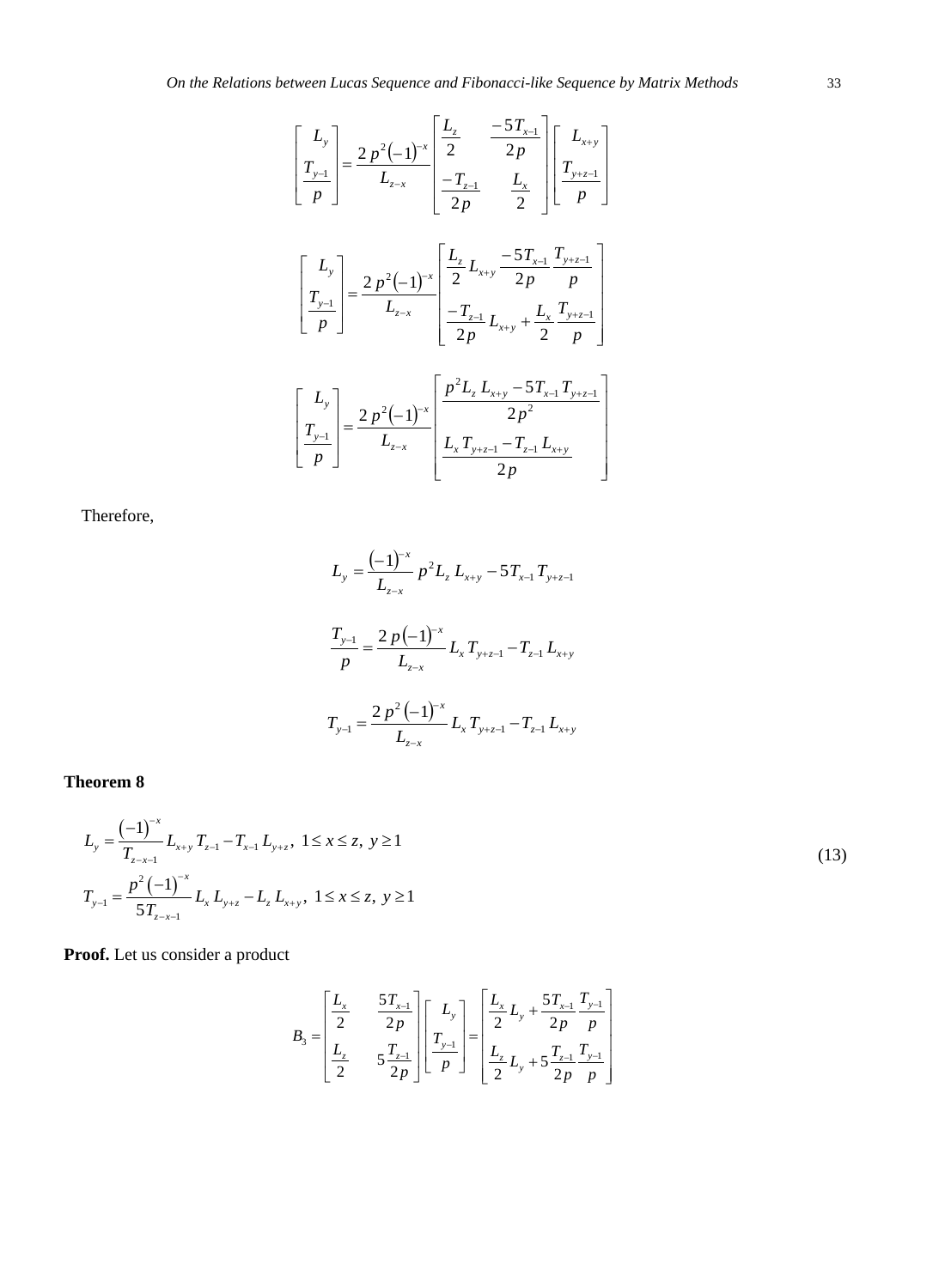$$
B_3 = \left[ \frac{\frac{p^2 L_x L_y + 5T_{x-1} T_{y-1}}{2p^2}}{\frac{p^2 L_z L_y + 5T_{z-1} T_{y-1}}{2p^2}} \right]
$$

From theorem (3), we have

$$
B_{3} = \begin{bmatrix} \frac{2p^{2}L_{x+y}}{2p^{2}} \\ \frac{2p^{2}L_{y+z}}{2p^{2}} \end{bmatrix} = \begin{bmatrix} L_{x+y} \\ L_{y+z} \end{bmatrix}
$$
 then  

$$
B_{3} = \begin{bmatrix} \frac{L_{x}}{2} & \frac{5T_{x-1}}{2p} \\ \frac{L_{z}}{2} & 5\frac{T_{z-1}}{2p} \end{bmatrix} \begin{bmatrix} L_{y} \\ \frac{T_{y-1}}{p} \end{bmatrix} = \begin{bmatrix} L_{x+y} \\ L_{y+z} \end{bmatrix}
$$

Let

$$
B_4 = \begin{bmatrix} \frac{L_x}{2} & \frac{5T_{x-1}}{2p} \\ \frac{L_z}{2} & 5\frac{T_{z-1}}{2p} \end{bmatrix} = \frac{L_x}{2} 5\frac{T_{z-1}}{2p} - \frac{L_z}{2} 5\frac{T_{x-1}}{2p} \Rightarrow B_4 = \frac{5(L_x T_{z-1} - L_z T_{x-1})}{4p}
$$

Again by theorem (4), we have

$$
B_4 = \frac{5}{4p} \frac{\left[2(-1)^x T_{z-x-1}\right]}{4p} = \frac{5(-1)^x T_{z-x-1}}{2p} \neq 0
$$

Therefore,

$$
\begin{bmatrix} L_{y} \\ T_{y-1} \\ p \end{bmatrix} = \begin{bmatrix} \frac{L_{x}}{2} & \frac{5T_{x-1}}{2p} \\ \frac{L_{z}}{2} & 5\frac{T_{z-1}}{2p} \end{bmatrix}^{-1} \begin{bmatrix} L_{x+y} \\ L_{y+z} \end{bmatrix}
$$

$$
\begin{bmatrix} L_{y} \\ T_{y-1} \\ p \end{bmatrix} = \frac{2p(-1)^{-x}}{5T_{z-x-1}} \begin{bmatrix} 5\frac{T_{z-1}}{2p} & -\frac{5T_{x-1}}{2p} \\ -\frac{L_{z}}{2} & \frac{L_{x}}{2} \end{bmatrix} \begin{bmatrix} L_{x+y} \\ L_{y+z} \end{bmatrix}
$$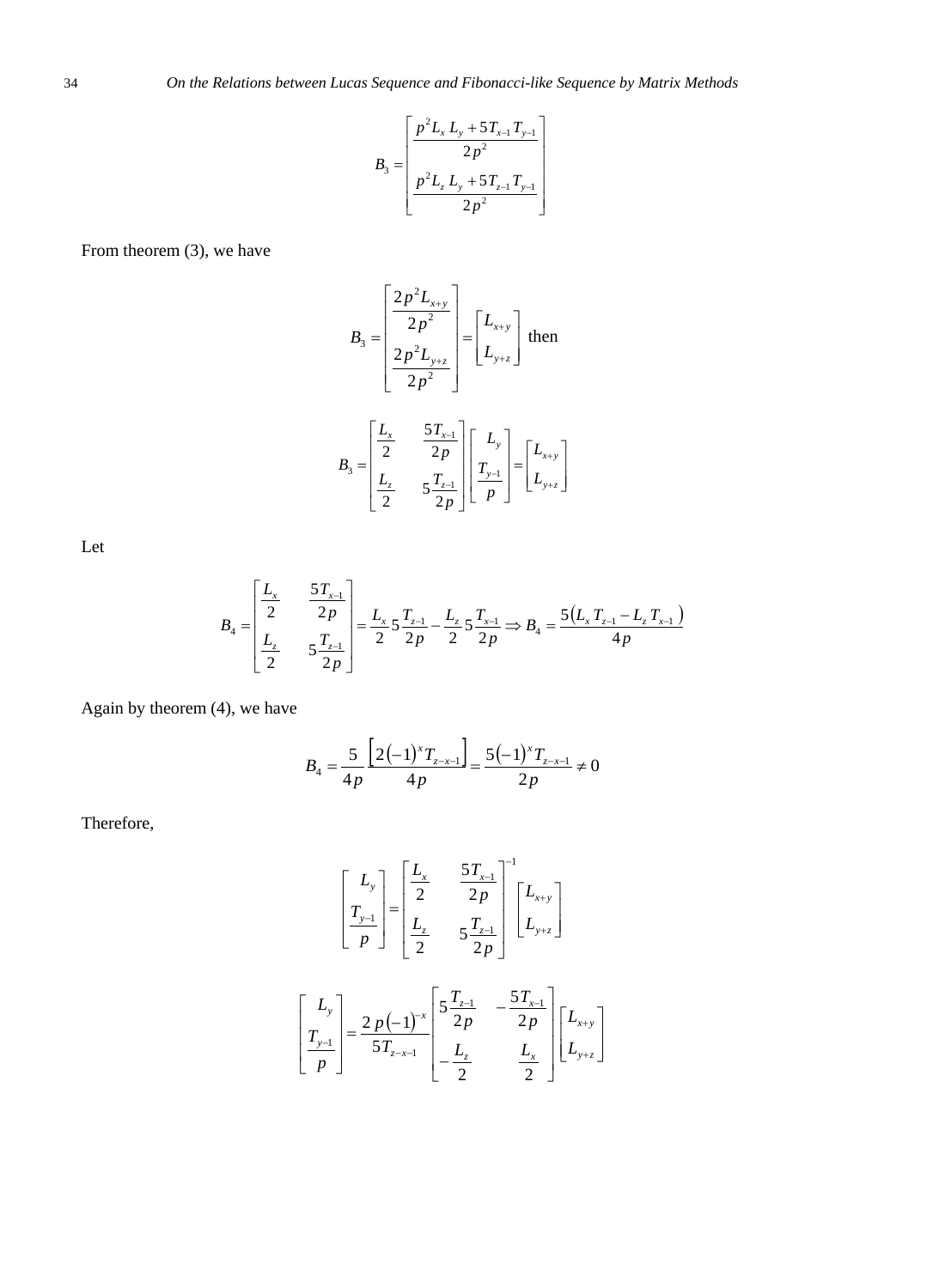$$
\begin{bmatrix} L_{y} \\ T_{y-1} \\ p \end{bmatrix} = \frac{2 p (-1)^{-x}}{5 T_{z-x-1}} \begin{bmatrix} \frac{5 T_{z-1}}{2 p} L_{x+y} - 5 \frac{T_{x-1}}{2 p} L_{y+z} \\ - \frac{L_{z}}{2} L_{x+y} + \frac{L_{x}}{2} L_{y+z} \end{bmatrix}
$$

$$
\begin{bmatrix} L_{y} \\ T_{y-1} \\ p \end{bmatrix} = \frac{2 p (-1)^{-x}}{5 T_{z-x-1}} \begin{bmatrix} \frac{5 (T_{z-1} L_{x+y} - T_{x-1} L_{y+z})}{2 p} \\ \frac{L_{x} L_{y+z} - L_{z} L_{x+y}}{2} \end{bmatrix}
$$

Therefore,

$$
L_{y} = \frac{2 p (-1)^{-x}}{5 T_{z-x-1}} \frac{5 (T_{z-1} L_{x+y} - T_{x-1} L_{y+z})}{2 p}
$$

$$
L_{y} = \frac{(-1)^{-x}}{T_{z-x-1}} T_{z-1} L_{x+y} - T_{x-1} L_{y+z}
$$

and

$$
\frac{T_{y-1}}{p} = \frac{2p(-1)^{-x}}{5T_{z-x-1}} \frac{L_x L_{y+z} - L_z L_{x+y}}{2}
$$

$$
\frac{T_{y-1}}{p} = \frac{p(-1)^{-x}}{5T_{z-x-1}} L_x L_{y+z} - L_z L_{x+y}
$$

$$
T_{y-1} = \frac{p^2(-1)^{-x}}{5T_{z-x-1}} L_x L_{y+z} - L_z L_{x+y}
$$

Hence the result

## **4. Conclusion**

In this article we presented a generalized Fibonacci sequence called Fibonacci-Like sequence and after that some relations have been obtained between Lucas sequence and Fibonacci-Like sequence by matrix methods.

#### **References**

- [1] Cerda, G., "Matrix Methods in Horadam Sequences", *Boletín de Matemáticas*, 19(2), 2012, pp.97-106.
- [2] Čerin, Z., "On Factors of Sums of Consecutive Fibonacci and Lucas Numbers", *Annales Mathematicae et Informaticae*, 41, 2013, pp. 19-25.
- [3] Dasdemir, A., "On the Pell, Pell-Lucas and Modified Pell Numbers by Matrix Method", *Applied*